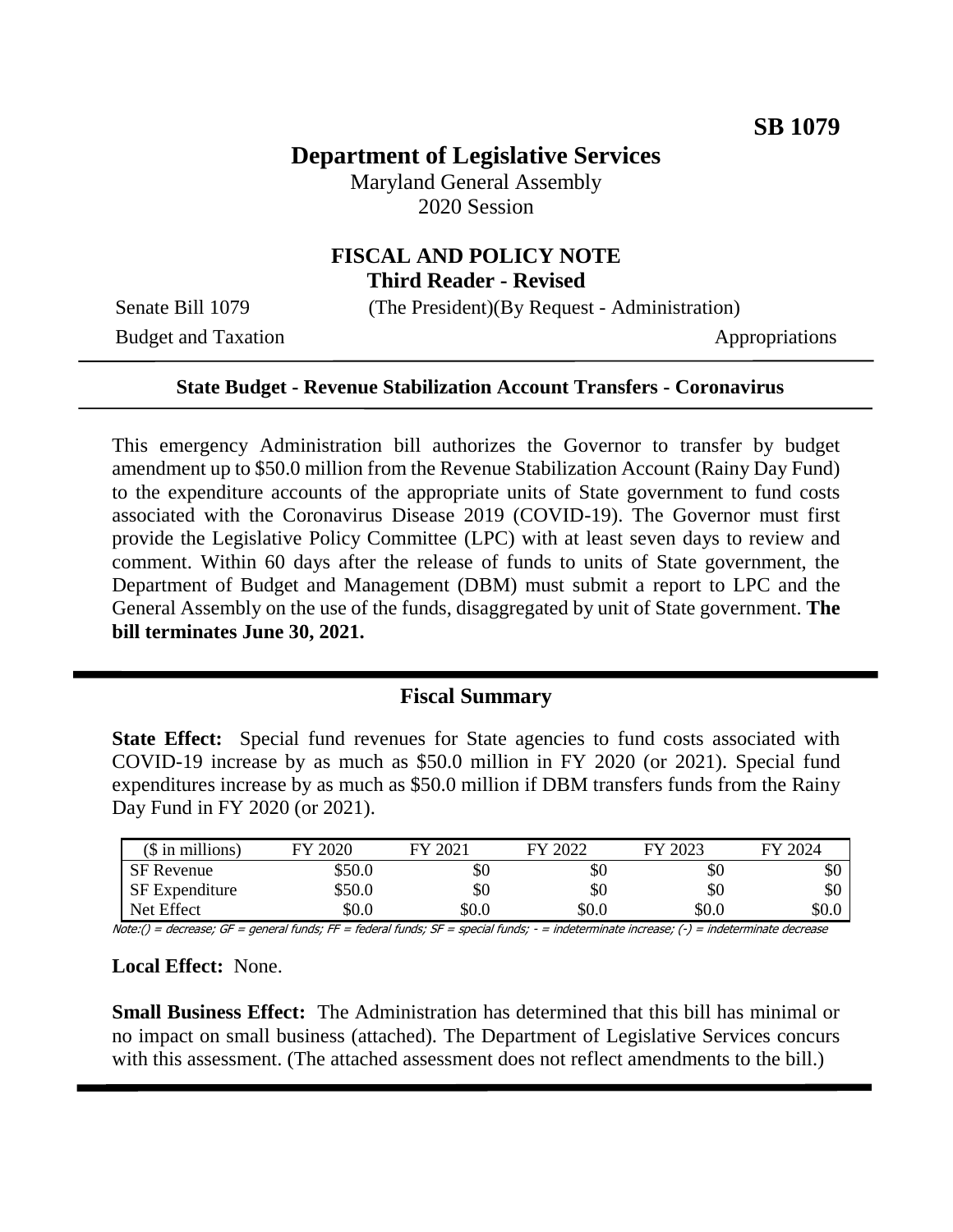# **Analysis**

**Current Law:** The Rainy Day Fund was established to retain State revenues to meet future short-term funding needs and to reduce the need for future tax increases by moderating revenue growth. Statute limits transfers from the fund and prohibits transferring funds by budget amendment.

If authorized by the General Assembly or specifically authorized in the State budget bill as enacted, the Governor may transfer funds from the Rainy Day Fund to general fund revenues as necessary to support the operation of State government on a temporary basis, unless the transfer would result in a Rainy Day Fund account balance below 5% of the estimated general fund revenues for the fiscal year in which the transfer is made. If the transfer would result in an account balance below that threshold, the Governor may transfer funds from the account to general fund revenues only if the transfer is authorized by the General Assembly other than in the State budget bill.

The Rainy Day Fund is projected to end fiscal 2020 with a balance of \$1.18 billion and to end fiscal 2021 with a balance of \$1.2 billion (6.28% of general fund revenues).

The Spending Affordability Committee recommends a Rainy Day Fund balance of at least 6.0% of general fund revenues. Currently, the Rainy Day Fund balance in excess of 6.0% of general fund revenues is \$54.0 million.

**Background:** In December 2019, Chinese health officials announced they were investigating a pneumonia outbreak of unknown etiology (cause) in the city of Wuhan, China. At that time, it was reported that many of the cases were linked to a seafood and animal market in Wuhan. Since then, health officials have reported that the outbreak was caused by a novel coronavirus, and the illness has been named "coronavirus disease 2019" (abbreviated "COVID-19").

Since then, thousands of cases have been reported, and some cases have been fatal. Cases of COVID-19 have been identified elsewhere in China, and in other countries, including in the United States. The U.S. [Centers for Disease Control and Prevention](https://www.cdc.gov/coronavirus/2019-ncov/about/index.html) (CDC) is responding to the outbreak on the federal level. On March 5, 2020, Maryland confirmed the first [three cases of coronavirus infections in the State.](https://phpa.health.maryland.gov/Pages/Novel-coronavirus.aspx)

Maryland's State Public Health Laboratory has been approved for testing for COVID-19, which means that, rather than waiting for test results from CDC laboratories in Atlanta, Georgia, people who are suspected to have COVID-19 may be diagnosed faster through the Maryland Department of Health (MDH) laboratories in Baltimore. Additionally, the Maryland Emergency Management Agency (MEMA) held a planning workshop on March 4, 2020, to review continuity of operations plans across State government.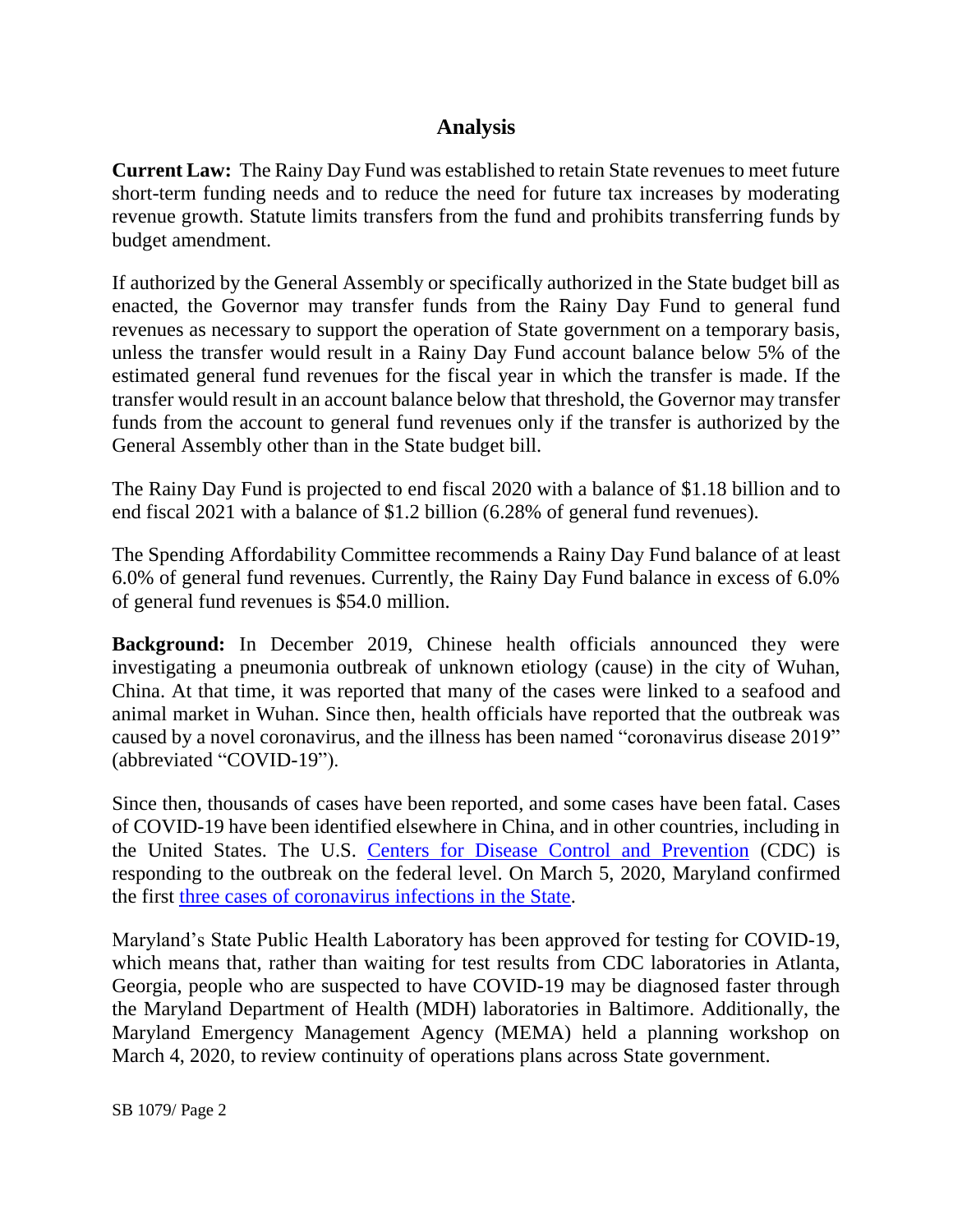The Governor has directed State agencies to take every precaution to prepare and mobilize whatever resources are necessary to address COVID-19. The Governor submitted a \$10.0 million emergency funding request to the General Assembly as part of a supplemental budget. Some precautions the State is taking are as follows:

- The Maryland Institute for Emergency Medical Services Systems and MDH, in coordination with the Maryland Hospital Association, are coordinating on surge planning, including ambulance re-routing plans, suspension of voluntary admissions, and enhanced methods of medical monitoring for home-bound patients with mild to moderate symptoms.
- The Maryland Higher Education Commission is coordinating with University System of Maryland institutions that are bringing home students who are studying abroad in Italy and Japan.
- MDH is coordinating with nursing homes and assisted living facilities to review and reiterate guidance on infection control and medical management.
- MDH is coordinating with the Maryland State Department of Education to provide guidance to local school systems on protocols for school closures.
- MDH is coordinating with the Maryland Hospital Association to work with all the local hospitals on surge plans and preparedness.
- The Maryland Department of Transportation is actively engaged with travelers to ensure they have information they need and are following CDC guidelines. The Helen Delich Bentley Port of Baltimore is also engaged in similar screening protocols.
- MDH continues to participate in daily briefing calls with CDC and federal partners. MDH also continues to coordinate with local health departments as well as other State agencies on preparedness and response to the virus.
- MDH has released [public service announcements](https://urldefense.proofpoint.com/v2/url?u=https-3A__lnks.gd_l_eyJhbGciOiJIUzI1NiJ9.eyJidWxsZXRpbl9saW5rX2lkIjoxMDIsInVyaSI6ImJwMjpjbGljayIsImJ1bGxldGluX2lkIjoiMjAyMDAzMDQuMTgxNzcxNjEiLCJ1cmwiOiJodHRwczovL2hlYWx0aC5tYXJ5bGFuZC5nb3YvbmV3c3Jvb20vUGFnZXMvTWFyeWxhbmQtRGVwYXJ0bWVudC1vZi1IZWFsdGgtcmVsZWFzZXMtcHVibGljLXNlcnZpY2UtYW5ub3VuY2VtZW50cy1hbWlkLXN0YXRld2lkZS1wcmVwYXJlZG5lc3MtZWZmb3J0cy1mb3ItQ09WSUQtMTkuYXNweCJ9.EPna0bX7kAEcxO7xaPreamOJrAl-2DLw1VUpX88ZQRES8_br_75670370207-2Dl&d=DwMFAA&c=Gp5PoQfTj9yjDt8XV2x6aql0UnCZXhNkdBYbfDClWas&r=5eLMyakdgY5EiWV5gx1UhusluoJ1h46zfB74F8ChH6U&m=MaZleKQhPz39UqM57T5Mp6nRsvOJigAv2sTApLcrfxM&s=4Ok-1-RKSB5adtMQ-Yno0mwnwJ3lVh3o61Zl4XenYHU&e=) regarding statewide preparedness efforts.
- All State agencies have reviewed their continuity of operations plans and submitted them to MEMA.

Individuals who have concerns about COVID-19 should contact their [local health](https://health.maryland.gov/Pages/departments.ASPX)  [departments](https://health.maryland.gov/Pages/departments.ASPX) or call 211.

**State Fiscal Effect:** To the extent that funds are transferred as authorized, presumably in fiscal 2020, special fund revenues are available for State agencies to cover costs associated with COVID-19. As much as \$50.0 million is available for this purpose. Special fund expenditures increase correspondingly if DBM makes the transfer from the Rainy Day Fund. The transfer of funds, or some portion of the total amount authorized, could also be made in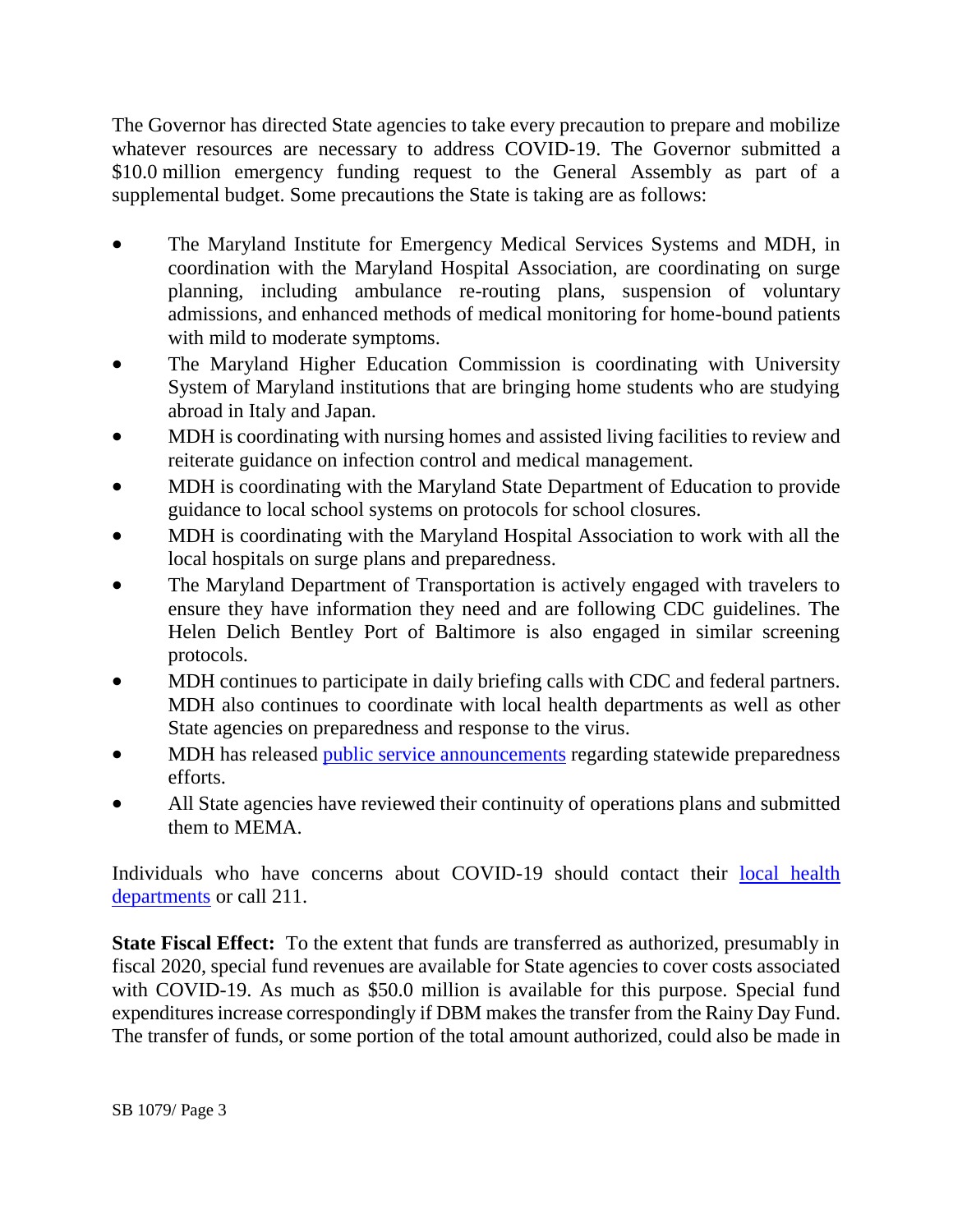fiscal 2021; however, authorization for such a transfer terminates at the end of fiscal 2021. DBM can meet the bill's reporting requirements with existing resources.

## **Additional Information**

**Prior Introductions:** None.

**Designated Cross File:** HB 1661 (The Speaker)(By Request - Administration) - Appropriations.

**Information Source(s):** Maryland Department of Health; U.S. Centers for Disease Control and Prevention; Department of Legislative Services

| <b>Fiscal Note History:</b> | First Reader - March 5, 2020                  |  |
|-----------------------------|-----------------------------------------------|--|
| rh/mcr                      | Third Reader - March 6, 2020                  |  |
|                             | Revised - Amendment(s) - March 6, 2020        |  |
|                             | Revised - Updated Information - March 6, 2020 |  |

Analysis by: Heather N. MacDonagh Direct Inquiries to:

(410) 946-5510 (301) 970-5510